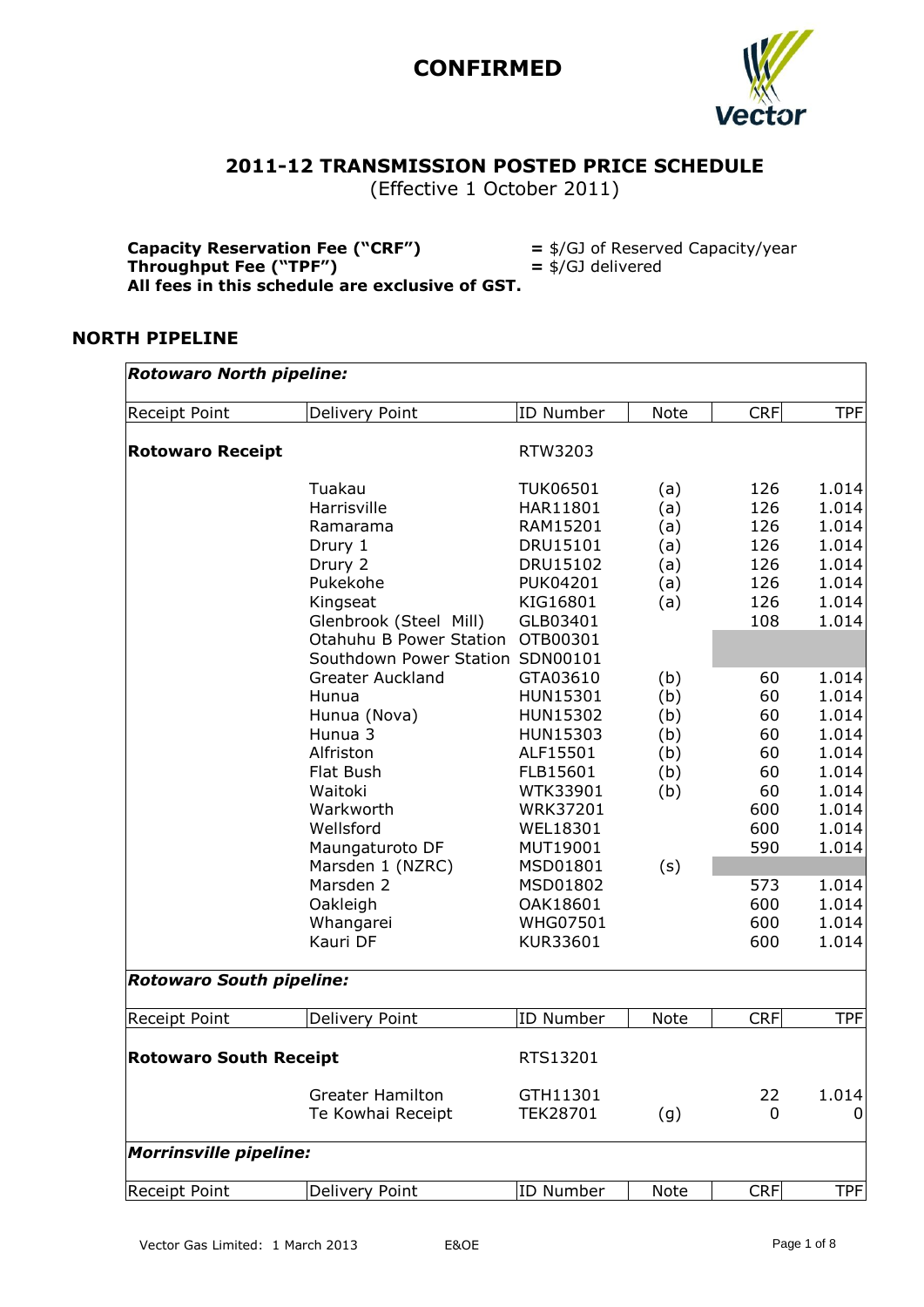|                                                                                                                                                 | TEK28701                                                                                                        |                          |                                                      |                                                                               |
|-------------------------------------------------------------------------------------------------------------------------------------------------|-----------------------------------------------------------------------------------------------------------------|--------------------------|------------------------------------------------------|-------------------------------------------------------------------------------|
| Te Rapa Cogen Plant<br>Horotiu<br>Matangi<br>Cambridge<br>Kiwitahi 1 (Peroxide)<br>Kiwitahi 2<br>Morrinsville DF<br>Morrinsville<br>Tatuanui DF | <b>TRC02003</b><br>HRU16101<br>MTG17301<br>CAM17201<br>KIW34201<br>KIW34202<br>MRV16301<br>MRV16302<br>TAT16401 | (m)<br>(m)<br>(n)<br>(n) | 253<br>600<br>516<br>350<br>350<br>304<br>304<br>428 | 1.014<br>1.014<br>1.014<br>1.014<br>1.014<br>1.014<br>1.014<br>1.014<br>1.014 |
|                                                                                                                                                 | Waitoa                                                                                                          | WTA16501                 |                                                      | 600                                                                           |

### **BAY OF PLENTY PIPELINE**

| Receipt Point              | Delivery Point        | <b>ID Number</b> | <b>Note</b> | <b>CRF</b> | <b>TPF</b> |
|----------------------------|-----------------------|------------------|-------------|------------|------------|
|                            |                       |                  |             |            |            |
| Pokuru No 1                |                       | <b>PKU02308</b>  |             |            |            |
| <b>Pokuru No 2 Receipt</b> |                       | PKR02402         |             |            |            |
|                            | Kihikihi (Te Awamutu) | KIH19101         |             | 97         | 1.014      |
|                            | Waikeria              | <b>WKE19201</b>  |             | 161        | 1.014      |
|                            | Lichfield DF          | LCF20010         |             | 153        | 1.014      |
|                            | Tokoroa               | <b>TKR19701</b>  |             | 165        | 1.014      |
|                            | Kinleith              | KIN02601         | (h)         | 99         | 1.014      |
|                            | Kinleith (paper mill) | KIN04310         | (h)         | 99         | 1.014      |
|                            | Putaruru              | PTR32601         |             | 218        | 1.014      |
|                            | <b>Tirau DF</b>       | TIR33501         | (i)         | 166        | 1.014      |
|                            | Tirau                 | TIR33502         | (i)         | 166        | 1.014      |
|                            | Okoroire Springs      | OKS32801         |             | 600        | 1.014      |
|                            | Greater Tauranga      | GTT07701         | (j)         | 565        | 1.014      |
|                            | Greater Mt Maunganui  | GMM08001         | (j)         | 565        | 1.014      |
|                            | Te Puke               | TPK33301         | (j)         | 565        | 1.014      |
|                            | Rangiuru              | RAG33401         |             | 600        | 1.014      |
|                            | Reporoa               | RPR30801         |             | 255        | 1.014      |
|                            | <b>Broadlands</b>     | BRO36301         |             |            |            |
|                            | Taupo                 | TAU07001         |             | 565        | 1.014      |
|                            | Rotorua               | ROT08101         |             | 379        | 1.014      |
|                            | Kawerau (ex-Caxton)   | KAW04410         | (k)         | 338        | 1.014      |
|                            | Kawerau (ex-Tasman)   | KAW04411         | (k)         | 338        | 1.014      |
|                            | Kawerau               | KAW04405         | (k)         | 338        | 1.014      |
|                            | Te Teko               | TTK30601         |             | 538        | 1.014      |
|                            | Edgecumbe DF          | EGC30701         | (1)         | 365        | 1.014      |
|                            | Edgecumbe             | EGC30702         | (1)         | 365        | 1.014      |
|                            | Whakatane             | WHK32101         |             | 541        | 1.014      |
|                            | Opotiki               | OPO32001         |             | 600        | 1.014      |
|                            | Gisborne              | GIS07810         |             | 600        | 1.014      |
|                            |                       |                  |             |            |            |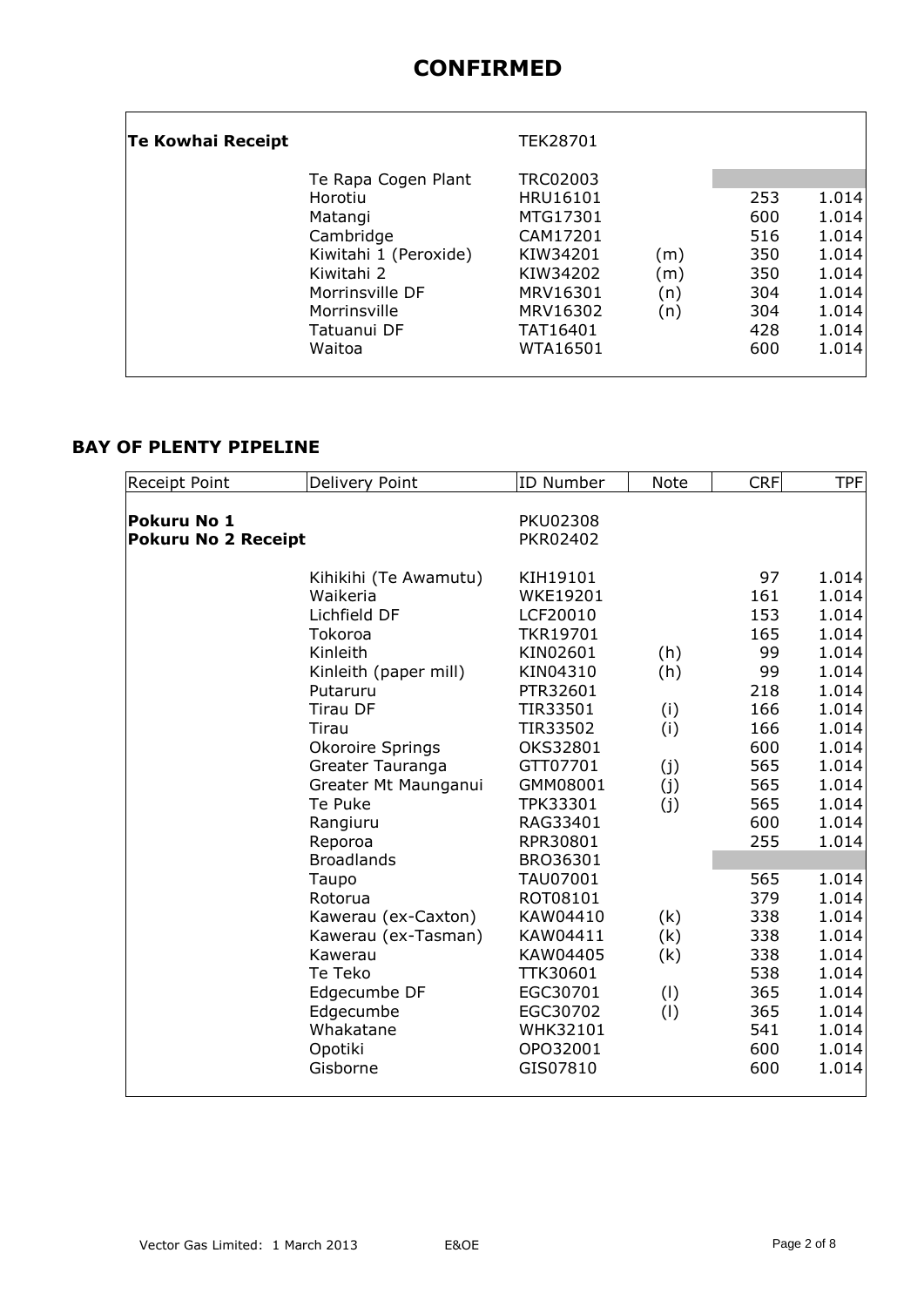#### **SKF PIPELINE**

| <b>Frankley Road pipeline:</b>        |                                                                                                                    |                                                                             |                          |                            |                                                      |
|---------------------------------------|--------------------------------------------------------------------------------------------------------------------|-----------------------------------------------------------------------------|--------------------------|----------------------------|------------------------------------------------------|
| Receipt Point                         | Delivery Point                                                                                                     | ID Number                                                                   | <b>Note</b>              | <b>CRF</b>                 | <b>TPF</b>                                           |
| <b>Frankley Road-Bi</b>               |                                                                                                                    | F4000439                                                                    |                          |                            |                                                      |
|                                       | Stratford 2<br>Stratford 3<br><b>TCC Power Station</b><br>Kapuni 306 Delivery<br>Kapuni GTP<br>Kupe Delivery Point | STR00521<br>STR00501<br><b>TCC00201</b><br>KAP30602<br>KAP09612<br>KUP37503 | (c)                      | 63<br>63                   | 0<br>0.22                                            |
| <b>Kaimiro Mixing Station Receipt</b> |                                                                                                                    | KAI07601                                                                    |                          |                            |                                                      |
|                                       | Frankley Road-Bi<br>Kapuni 306 Delivery<br>Kupe Delivery Point                                                     | F4000439<br>KAP30602<br>KUP37503                                            |                          | 63<br>63                   | 0<br>0<br>0.22                                       |
|                                       | Kapuni GTP                                                                                                         | KAP09612                                                                    | (c)                      | 63                         |                                                      |
| Kapuni 306 Receipt                    |                                                                                                                    | KAP30601                                                                    |                          |                            |                                                      |
|                                       | Kapuni (Lactose et al)<br>Ballance 8201<br>Ballance 9626                                                           | KAP12901<br><b>BAL08201</b><br><b>BAL09626</b>                              |                          | 38                         | 1.014                                                |
| <b>TAW Mixing Station Receipt</b>     |                                                                                                                    | TAW00299                                                                    |                          |                            |                                                      |
|                                       | Frankley Road-Bi<br>Kapuni GTP                                                                                     | F4000439<br>KAP09612                                                        | (c)                      | 63                         | 0.22                                                 |
| <b>Kupe Receipt</b>                   |                                                                                                                    | KUP37501                                                                    |                          |                            |                                                      |
|                                       | Kapuni GTP<br>Frankley Road-Bi<br>Stratford 3                                                                      | KAP09612<br>F4000439<br>STR00501                                            |                          |                            |                                                      |
| <b>Kapuni GTP</b>                     |                                                                                                                    | KAP09612                                                                    |                          |                            |                                                      |
|                                       | Kapuni FR Receipt<br>Kapuni North Receipt<br>Kapuni South Receipt<br><b>KGTP Delivery</b>                          | KAP09009<br>KAP09008<br>KAP09004<br>KAP00115                                | (t)<br>(t)<br>(t)<br>(t) | 0<br>0<br>0<br>$\mathbf 0$ | $\mathbf 0$<br>${\bf 0}$<br>$\pmb{0}$<br>$\mathbf 0$ |
| <b>Kapuni FR Receipt</b>              |                                                                                                                    | KAP09009                                                                    |                          |                            |                                                      |
|                                       | Frankley Road-Bi<br>Kapuni 306 Delivery                                                                            | F4000439<br>KAP30602                                                        | (0)<br>(o)               |                            |                                                      |
| <b>KGTP Receipt</b>                   |                                                                                                                    | KAP00114                                                                    |                          |                            |                                                      |
|                                       | Kapuni FR Receipt<br>Kapuni North Receipt<br>Kapuni South Receipt                                                  | KAP09009<br>KAP09008<br>KAP09004                                            | (0)<br>(t)<br>(t)        | 0<br>0<br>$\overline{0}$   | 0<br>0<br>$\mathbf 0$                                |

 $\overline{\phantom{a}}$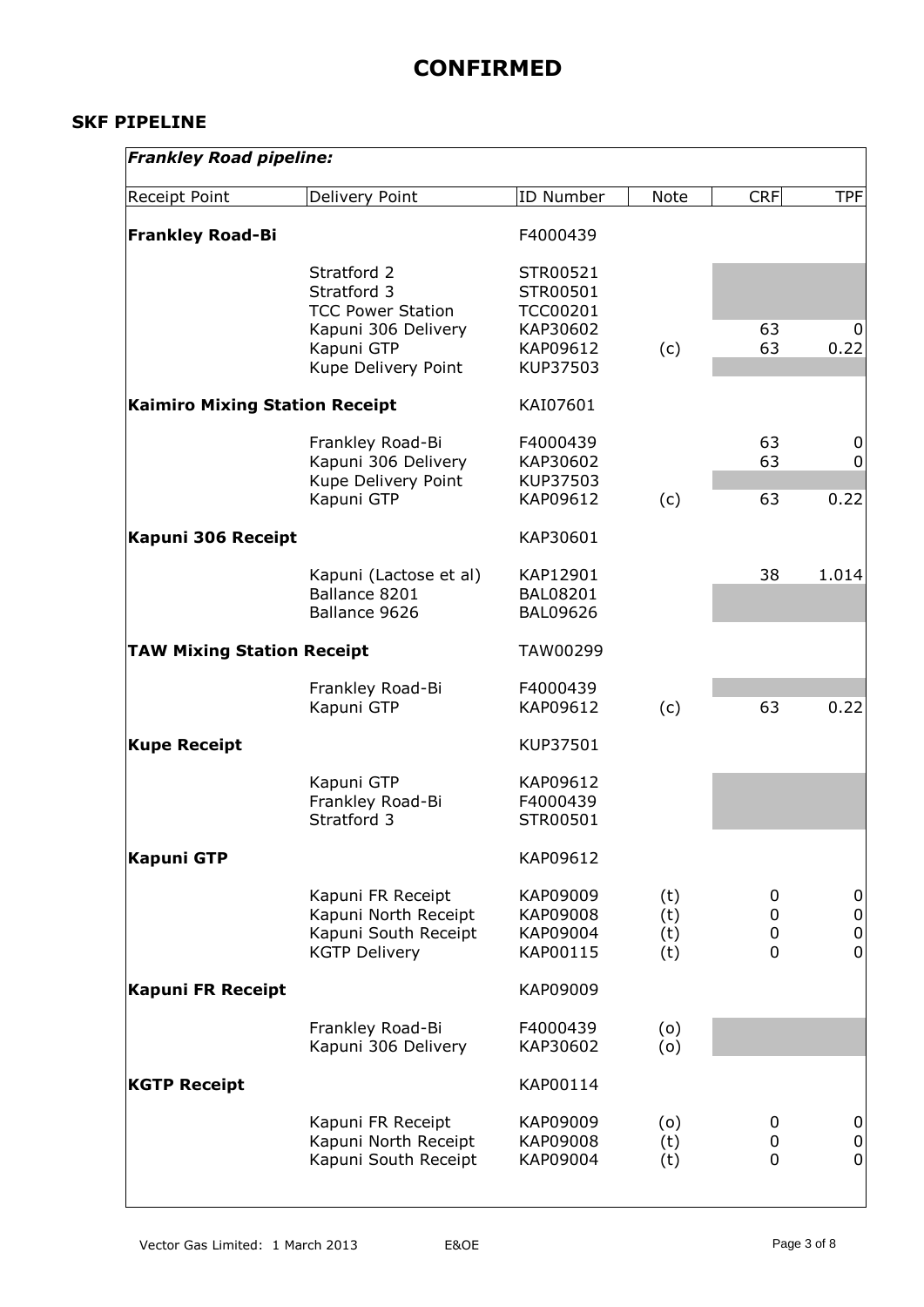| Kapuni South pipeline:      |                              |                      |             |            |                |
|-----------------------------|------------------------------|----------------------|-------------|------------|----------------|
| Receipt Point               | Delivery Point               | ID Number            | <b>Note</b> | <b>CRF</b> | <b>TPF</b>     |
| <b>Kapuni South Receipt</b> |                              | KAP09004             |             |            |                |
| <b>Mokoia Receipt</b>       |                              | MOK35802             |             |            |                |
|                             |                              |                      |             |            |                |
|                             | Matapu                       | MTP20601             |             | 600        | 1.014          |
|                             | Manaia                       | MNA23402             | (d)         | 98         | 1.014          |
|                             | Okaiawa                      | OKW23401             | (d)         | 98         | 1.014          |
|                             | Mokoia                       | MOK35801             |             |            |                |
|                             | Hawera                       | HWA20801             |             | 49         | 1.014          |
|                             | Hawera (Nova)                | HWA20802             |             | 49         | 1.014          |
|                             | Patea                        | PTA20901             |             | 217        | 1.014          |
|                             | Waverley                     | WVY23601             |             | 600        | 1.014          |
|                             | Waitotara                    | WTT20301             |             | 182        | 1.014          |
|                             | Wanganui                     | WAG21501             |             | 119        | 1.014          |
|                             | Kaitoke                      | KTK23901             |             | 600        | 1.014          |
|                             | Lake Alice                   | LAB20201             |             | 600        | 1.014          |
|                             | Kakariki                     | KKI23701             |             | 552        | 1.014          |
|                             | Marton                       | MTN23801             |             | 540        | 1.014          |
|                             | Flockhouse                   | FLH21901             | (e)         | 342        | 1.014          |
|                             | Oroua Downs                  | ORD24701             | (e)         | 342        | 1.014          |
|                             | Longburn                     | LNB24301             | (e)         | 342        | 1.014          |
|                             | Kairanga<br>Palmerston North | KRG24101             | (e)         | 342<br>216 | 1.014<br>1.014 |
|                             |                              | PLN24201             |             | 342        | 1.014          |
|                             | Feilding<br>Ashhurst         | FLD03001<br>ASH34301 | (e)<br>(e)  | 342        | 1.014          |
|                             | Mangatainoka                 | MGK05401             |             | 600        | 1.014          |
|                             | Pahiatua                     | PHT04901             |             | 550        | 1.014          |
|                             | Dannevirke                   | DAN05001             |             | 419        | 1.014          |
|                             | Takapau                      | TKP05101             |             | 510        | 1.014          |
|                             | Mangaroa                     | MNG34001             |             | 600        | 1.014          |
|                             | Hastings                     | HST05210             |             | 600        | 1.014          |
|                             | Hastings (Nova)              | HST05203             |             | 600        | 1.014          |
|                             | Foxton                       | FOX22101             |             | 308        | 1.014          |
|                             | Levin                        | LVN24401             |             | 276        | 1.014          |
|                             | Kuku                         | KUK22401             |             | 600        | 1.014          |
|                             | Otaki                        | OTA22601             | (f)         | 357        | 1.014          |
|                             | Te Horo                      | THO22701             | (f)         | 357        | 1.014          |
|                             | Waikanae                     | WAK22801             | (f)         | 357        | 1.014          |
|                             | Paraparaumu                  | PAU20101             | (f)         | 357        | 1.014          |
|                             | Pauatahanui 2                | PAH23101             | (f)         | 357        | 1.014          |
|                             | Greater Waitangirua          | GTW06910             | (f)         | 357        | 1.014          |
|                             | Belmont                      | BEL24510             | (f)         | 357        | 1.014          |
|                             | Tawa A                       | TWA35610             | (f)         | 357        | 1.014          |
|                             | Tawa B (Nova)                | TWB24810             | (f)         | 357        | 1.014          |
| Kapuni to Pokuru pipeline:  |                              |                      |             |            |                |
| Receipt Point               | Delivery Point               | ID Number            | Note        | <b>CRF</b> | <b>TPF</b>     |
| <b>Kapuni North Receipt</b> |                              | KAP09008             |             |            |                |
| <b>Mokoia Receipt</b>       |                              | MOK35802             |             |            |                |
|                             | Eltham                       | ELM12301             |             | 330        | 1.014          |
|                             | Kaponga                      | KPA12401             |             | 600        | 1.014          |
|                             |                              |                      |             |            |                |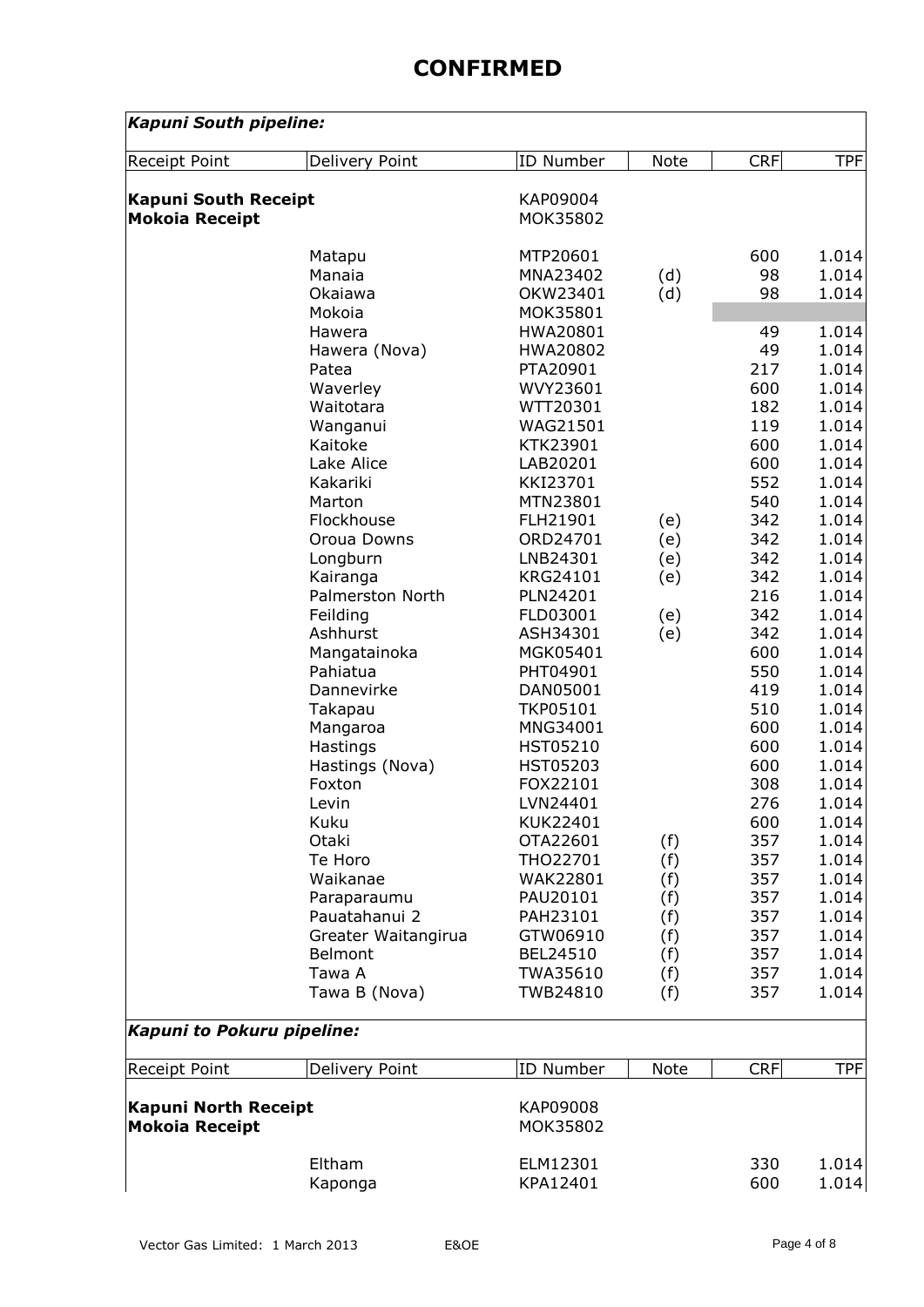| Stratford<br>Inglewood  | STR10201<br>IGW11901 |            | 93<br>600 | 1.014<br>1.014 |
|-------------------------|----------------------|------------|-----------|----------------|
| Waitara<br>New Plymouth | WTR12001<br>NPL12101 | (p)<br>(p) | 43<br>43  | 1.014<br>1.014 |
| Pokuru 2 Delivery       | PKD02402             | (g)        |           |                |

### **TE AWAMUTU NORTH PIPELINE**

| <b>Receipt Point</b>    | Delivery Point | ID Number | Note | CRF | TPFI  |
|-------------------------|----------------|-----------|------|-----|-------|
| <b>Pirongia Offtake</b> |                | OFF31101  |      |     |       |
|                         | Pirongia       | PIR31101  |      | 600 | 1.014 |
|                         | Te Awamutu DF  | TAC31001  |      | 97  | 1.014 |

#### **Minor pipelines (all off Maui Pipeline)**

| <b>Receipt Point</b>                                          | Delivery Point | ID Number       | Note | <b>CRF</b> | <b>TPF</b> |  |  |
|---------------------------------------------------------------|----------------|-----------------|------|------------|------------|--|--|
| NB: All Receipt Points are Welded Points on the Maui Pipeline |                |                 |      |            |            |  |  |
| <b>Opunake</b>                                                | Opunake        | OPK13001        | (r)  | 488        | 1.014      |  |  |
| <b>Pungarehu Offtake</b>                                      | Pungarehu No 1 | PGU13101        |      | 600        | 1.014      |  |  |
|                                                               | Pungarehu No 2 | PGH15901        |      | 205        | 1.014      |  |  |
| <b>Okato</b>                                                  | Okato          | OKA13201        | (r)  | 600        | 1.014      |  |  |
| <b>Oakura Offtake</b>                                         | Oakura         | OKU16701        |      | 498        | 1.014      |  |  |
| <b>Te Kuiti South</b>                                         | Te Kuiti South | <b>TKS17401</b> |      | 385        | 1.014      |  |  |
| <b>Offtake</b>                                                |                |                 |      |            |            |  |  |
| <b>Te Kuiti North</b>                                         | Te Kuiti North | TKN17001        |      | 292        | 1.014      |  |  |
| <b>Offtake</b>                                                |                |                 |      |            |            |  |  |
| Otorohanga                                                    | Otorohanga     | OTO14101        | (r)  | 274        | 1.014      |  |  |
| Ngaruawahia                                                   | Ngaruawahia    | NGW14501        |      | 600        | 1.014      |  |  |
| <b>Offtake</b>                                                |                |                 |      |            |            |  |  |
| <b>Huntly Town</b>                                            | Huntly Town    | HTL16601        |      | 73         | 1.014      |  |  |
| <b>Offtake</b>                                                |                |                 |      |            |            |  |  |
|                                                               |                |                 |      |            |            |  |  |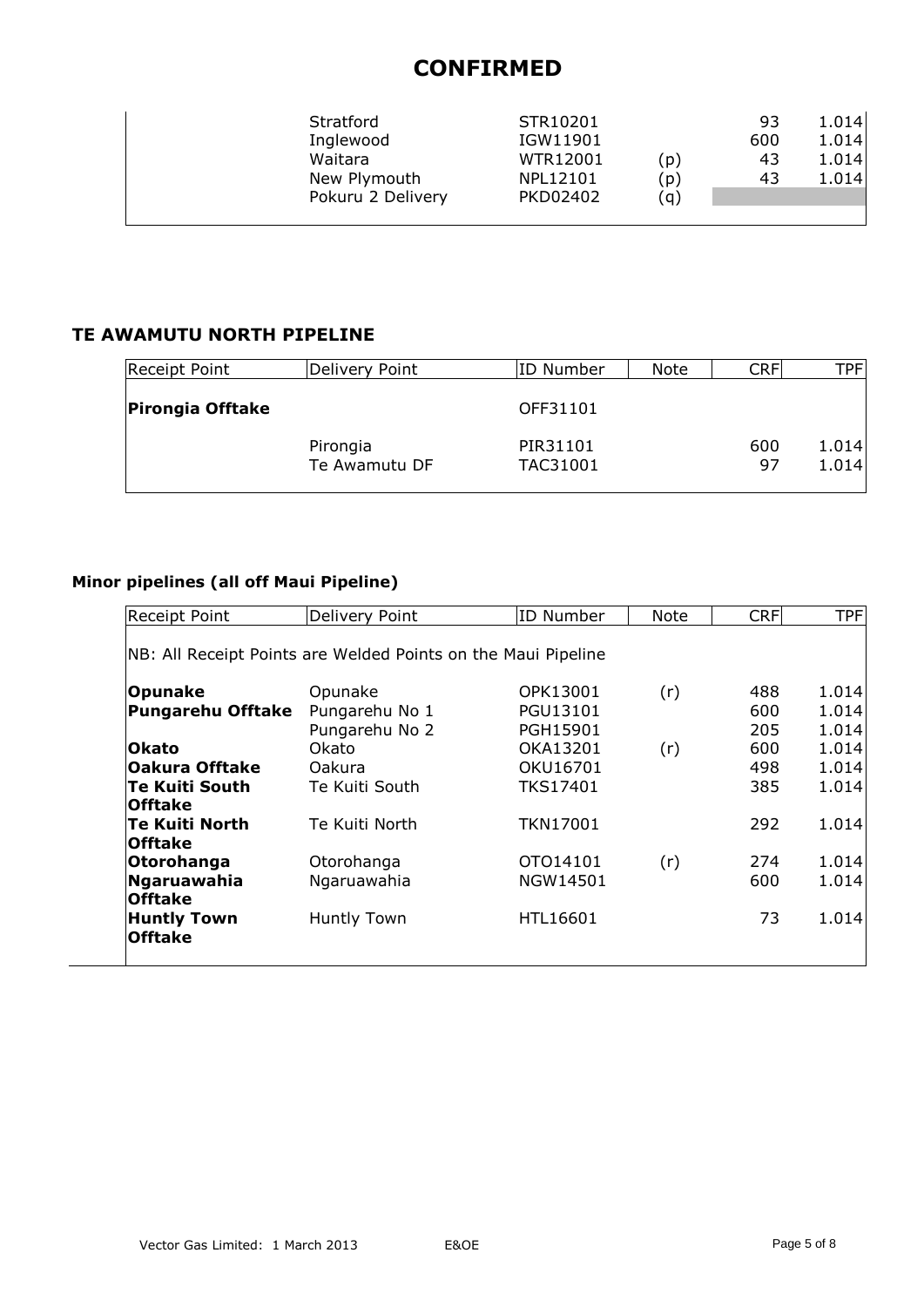#### **Alternative Transmission Services: Kapuni North pipeline**

(Note that Vector intends to issue a Change Request relating to Alternative Transmission Services. This section of the Schedule will cease to apply from the effective date of that Change Request)

1. For operational reasons (eg to facilitate pipeline pigging) Vector may occasionally need to reconfigure the Kapuni-Pokuru, Rotowaro South and part of the Rotowaro North pipelines for limited periods.

2. During such periods the normal transmission service from Rotowaro Receipt and Rotowaro South Receipt (respectively) to the Delivery Points listed below will not be available. However, Vector may offer a temporary transmission service from Kapuni North Receipt to such Delivery Points (the *Alternative Transmission Services*).

3. Vector will provide advance notice of any such planned pipeline reconfiguration and Shippers will be required to confirm whether they wish to use the Alternative Transmission Services.

4. For the duration of the Alternative Transmission Services the Delivery Points below (normally part of the North Pipeline) will be deemed to be part of the SKF Pipeline, though current transmission pricing zones will remain unchanged. The Capacity Reservation Fees and Throughput Fee normally applicable for transmission from Rotowaro Receipt and Rotowaro South Receipt (respectively) will continue to be payable (see below).

5. To use the Alternative Transmission Services, a Shipper will need to ship gas to Kapuni GTP (ie using Vector's Frankley Road to Kapuni pipeline). If the Shipper normally sources gas on the Frankley Road pipeline the charges normally payable for shipping such gas to Frankley Road (ie for on-shipping to Rotowaro in the Maui Pipeline) will apply to shipping it to Kapuni GTP instead.

6. If a Shipper normally sources gas on the Maui Pipeline, using the Alternative Transmission Services it would pay lower MDL charges. The saving would be the difference between what the Shipper would have paid MDL to ship its gas from the relevant Maui Welded Point to Rotowaro *minus* the amount it would pay MDL to ship such gas to Frankley Road instead.

7. If a Shipper sources normally sources gas on the Frankley Road pipeline, using the Alternative Transmission Services it would avoid MDL charges altogether, ie the saving would be what the Shipper would have paid MDL to ship its gas from the Frankley Road Welded Point to Rotowaro.

8. For use of its Frankley Road to Kapuni and/or Kapuni to Rotowaro pipelines, Vector will charge a Shipper no more than the saving in MDL charges referred to in 6 and/or 7 above.

9. A Shipper will be required to notify Vector, on the next business day following a day (or days), from which Maui Welded Point(s) (if any) it sourced its gas on a day (or days), and in what quantities, to enable Vector to determine the Shipper's saving in MDL charges and the amount payable to Vector referred to in 8 above.

10. In respect of the Papakura Delivery Point (PAP06610) only, Vector will determine how each Shipper's Delivery Quantity will be calculated and will advise Shippers thereof when it offers the Alternative Service.

| Receipt Point        | Delivery Point          | ID Number       | <b>Note</b> | <b>CRF</b> | TPF   |
|----------------------|-------------------------|-----------------|-------------|------------|-------|
| Kapuni North Receipt |                         | KAP09008        |             |            |       |
|                      | <b>Greater Hamilton</b> | GTH11301        |             | 22         | 1.014 |
|                      | Te Kowhai Receipt       | <b>TEK28701</b> | (g)         | 0          | 01    |
|                      | Tuakau                  | <b>TUK06501</b> |             | 126        | 1.014 |
|                      | Harrisville             | HAR11801        |             | 126        | 1.014 |
|                      | Papakura 3              | PAP06603        |             | 60         | 1.014 |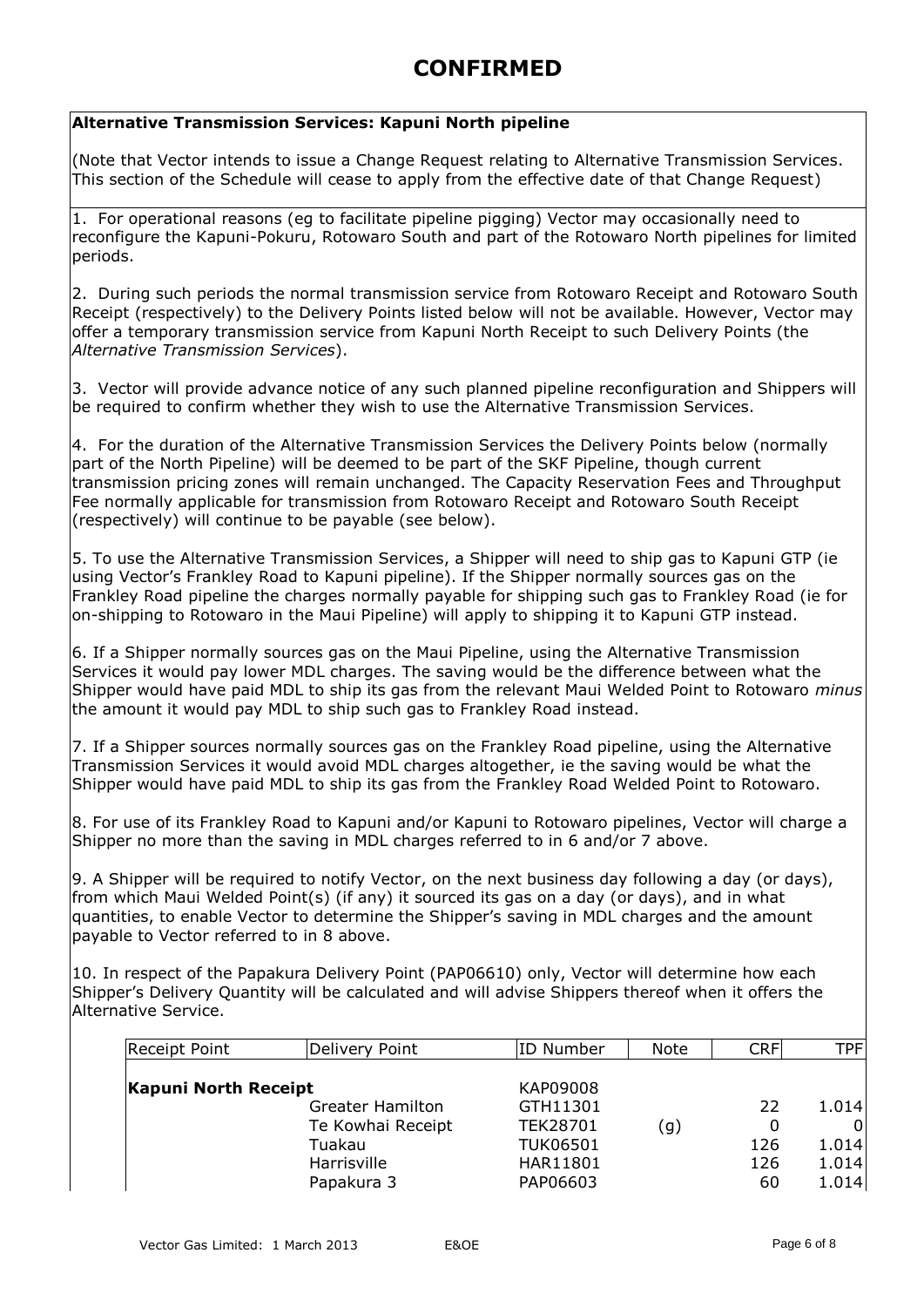|  |  | Papakura | PAP06610<br>60 | 1.014 |
|--|--|----------|----------------|-------|
|--|--|----------|----------------|-------|

#### **Notes:**

- 1 The names of some Receipt Points or Delivery Points may differ slightly from those in OATIS. Vector reserves the right to amend any name and/or ID Number at any time.
- 2 Where the CRF and TPF are shaded grey, no Posted Price currently exists.
- 3 "DF" means dairy factory.
- 4 Standard transmission charges are calculated with reference to the above Capacity Reservation Fees and Throughput Fee(s) in accordance with the Vector Transmission Code.

Briefly, in respect of a Receipt Point and Delivery Point and a day, such charges are calculated as follows:

Capacity Reservation Charge: CRF  $\times$  Reserved Capacity  $\div$  365 (or 366 in a leap year);

Throughput Charge (subject to note  $(c)$ ): TPF  $\times$  Delivery Quantity;

Overrun Authorisation Charge: CRF  $\times$  Authorised Overrun Quantity  $\div$  365 (or 366 in a leap year);

Authorised Overrun Charge: CRF  $\times$  8  $\times$  Overrun Quantity Within Authorisation  $\div$  365 (or 366 in a leap year); and

Unauthorised Overrun Charge: CRF  $\times$  10  $\times$  Unauthorised Overrun Quantity  $\div$  365 (or 366 in a leap year);

- 5 There are 8 shippers on the gas transmission system as at 1 October 2011.
- (a) South-Auckland rural zone.
- (b) Auckland zone.
- (c) This TPF will be applied only to GJ delivered in excess of a Shipper's aggregate Reserved Capacity (if any) to Kapuni GTP.
- (d) Okaiawa-Manaia zone.
- (e) Manawatu zone.
- (f) Wellington zone.
- (g) A Shipper will be deemed to have Reserved Capacity from Rotowaro South Receipt to Te Kowhai equal to the aggregate of its Reserved Capacity downstream of Te Kowhai Receipt.
- (h) Kinleith zone.
- (i) Tirau zone.
- (j) Western Bay of Plenty zone.
- (k) Kawerau zone.